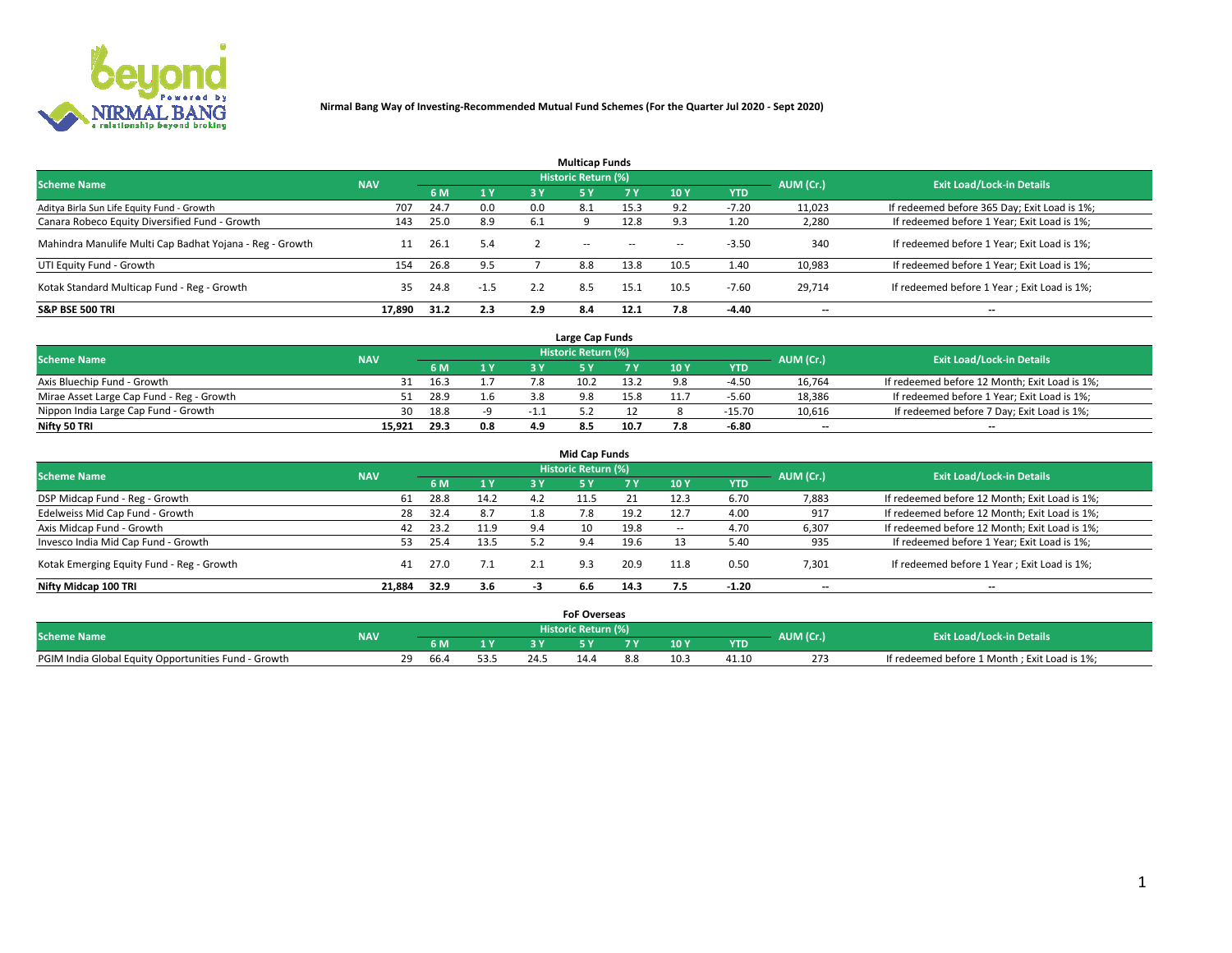

| Large & Midcap                                   |            |      |        |     |                     |                          |      |         |                          |                                              |  |  |  |  |
|--------------------------------------------------|------------|------|--------|-----|---------------------|--------------------------|------|---------|--------------------------|----------------------------------------------|--|--|--|--|
| <b>Scheme Name</b>                               | <b>NAV</b> |      |        |     | Historic Return (%) |                          |      |         | AUM (Cr.)                | <b>Exit Load/Lock-in Details</b>             |  |  |  |  |
|                                                  |            | 6 M  | 1 Y    | 3 Y |                     | 10Y<br>7 V<br><b>YTD</b> |      |         |                          |                                              |  |  |  |  |
| Mirae Asset Emerging Bluechip Fund - Growth      | 58         | 31.8 | 8.5    | 5.6 |                     | 24.3                     | 17.8 | $-0.10$ | 11,316                   | If redeemed before 1 Year; Exit Load is 1%;  |  |  |  |  |
| Canara Robeco Emerging Equities - Growth         | 99         | 27.4 | 10.4   |     | 10.7                | 23.2                     | 15.1 | 2.10    | 5,878                    | If redeemed before 1 Year; Exit Load is 1%;  |  |  |  |  |
| Principal Emerging Bluechip Fund - Growth        | 107        | 25.9 | 7.3    | 0.9 | 9.8                 | 19.7                     | 12.1 | $-0.60$ | 2,091                    | If redeemed before 365 Day; Exit Load is 1%; |  |  |  |  |
| Invesco India Growth Opportunities Fund - Growth | 35         | 23.8 | 1.9    | 3.8 | 8.5                 | 13.9                     | 9.8  | $-4.70$ | 2,831                    | If redeemed before 1 Year; Exit Load is 1%;  |  |  |  |  |
| Sundaram Large and Mid Cap Fund - Reg - Growth   | 34         | 22.4 | $-2.3$ |     | 8.4                 | 14.7                     | 8.4  | $-8.80$ | 1,249                    | If redeemed before 365 Day; Exit Load is 1%; |  |  |  |  |
| NIFTY Large Midcap 250 TRI                       | .263       | 31.8 | 4.6    | 2.4 | 9.2                 | 14.5                     |      | $-2.10$ | $\overline{\phantom{a}}$ | $- -$                                        |  |  |  |  |

|                                                     |            |      |     |     | <b>Focused Funds</b>       |      |        |            |                          |                                               |
|-----------------------------------------------------|------------|------|-----|-----|----------------------------|------|--------|------------|--------------------------|-----------------------------------------------|
| <b>Scheme Name</b>                                  | <b>NAV</b> |      |     |     | <b>Historic Return (%)</b> |      |        |            | AUM (Cr.)                | <b>Exit Load/Lock-in Details</b>              |
|                                                     |            | 6 M  | 1 Y |     |                            |      | 10 Y   | <b>YTD</b> |                          |                                               |
| Axis Focused 25 Fund - Growth                       | 29         | 18.0 | 2.2 | 4.9 | 10.6                       | 14.1 | $\sim$ | $-5.5C$    | 11.372                   | If redeemed before 12 Month; Exit Load is 1%; |
| ICICI Prudential Focused Equity Fund - Ret - Growth | 31         | 32.8 | 6.4 |     | 6.8                        | 10.5 |        | 5.40       | 800                      | If redeemed before 1 Year; Exit Load is 1%;   |
| SBI Focused Equity Fund - Growth                    | 144        | 15.4 |     |     |                            | 16.2 | 12.8   | $-6.5c$    | 10,248                   | If redeemed before 1 Year; Exit Load is 1%;   |
| <b>S&amp;P BSE 500 TRI</b>                          | 17.890     | 31.2 | 2.3 |     |                            | 12 1 |        | $-4.40$    | $\overline{\phantom{a}}$ | $- -$                                         |

| <b>Small Cap Funds</b>       |            |      |        |                     |      |      |                 |            |           |                                             |  |  |  |
|------------------------------|------------|------|--------|---------------------|------|------|-----------------|------------|-----------|---------------------------------------------|--|--|--|
| <b>Scheme Name</b>           | <b>NAV</b> |      |        | Historic Return (%) |      |      |                 |            | AUM (Cr.) | <b>Exit Load/Lock-in Details</b>            |  |  |  |
|                              |            | 6 M  | 1 Y    |                     |      |      | 10 <sub>Y</sub> | <b>YTD</b> |           |                                             |  |  |  |
| HDFC Small Cap Fund - Growth | 38         | 36.9 | $-3.6$ | $-0.7$              |      |      | 8.8             | 1.70       | 8,645     | If redeemed before 1 Year; Exit Load is 1%; |  |  |  |
| SBI Small Cap Fund - Growth  |            | 38.7 | 15.9   |                     | 13.5 | 24.6 | 16.8            | 9.70       | 5,039     | If redeemed before 1 Year; Exit Load is 1%; |  |  |  |
| Nifty Smallcap 100 TRI       | 7.136      | 48.6 | 3.1    |                     | ---  |      | 4.2             | -0.40      | $- -$     | $- -$                                       |  |  |  |

| ELSS Schemes (Tax Saving u/s 80-C)           |            |       |     |                            |           |        |                          |            |                          |                                  |  |  |  |
|----------------------------------------------|------------|-------|-----|----------------------------|-----------|--------|--------------------------|------------|--------------------------|----------------------------------|--|--|--|
| <b>Scheme Name</b>                           | <b>NAV</b> |       |     | <b>Historic Return (%)</b> |           |        |                          |            | AUM (Cr.)                | <b>Exit Load/Lock-in Details</b> |  |  |  |
|                                              |            | - 6 M | 1Y  | 3 Y                        | <b>5Y</b> | 7 Y    | 10 Y                     | <b>YTD</b> |                          |                                  |  |  |  |
| Aditya Birla Sun Life Tax Relief 96 - Growth | 32         | 26.4  | 5.1 |                            |           |        |                          | $-2.00$    | 11,001                   | Nil                              |  |  |  |
| Axis Long Term Equity Fund - Growth          | 46         | 15.7  | 0.0 | 4.8                        | 8.3       | 17.2   | 13.6                     | $-6.80$    | 21,905                   | Nil                              |  |  |  |
| Canara Robeco Equity Tax Saver Fund - Growth | 72         | 28.7  |     | 7.9                        | 9.6       | 13.9   | 9.9                      | 4.50       | 1,122                    | Nil                              |  |  |  |
| Invesco India Tax Plan - Growth              | 53         | 26.4  | 6.7 | 4.8                        | 8.5       | 15.9   | 10.9                     | $-1.30$    | 1,113                    | Nil                              |  |  |  |
| Mirae Asset Tax Saver Fund - Reg - Growth    | 19         | 33.9  |     |                            | $- -$     | $\sim$ | $\overline{\phantom{a}}$ | $-1.00$    | 4,181                    | Nil                              |  |  |  |
| S&P BSE 200 TRI                              | 5,771      | 30.3  | 1.9 |                            | 8.6       | 11.9   |                          | $-5.00$    | $\overline{\phantom{a}}$ | $- -$                            |  |  |  |

# 2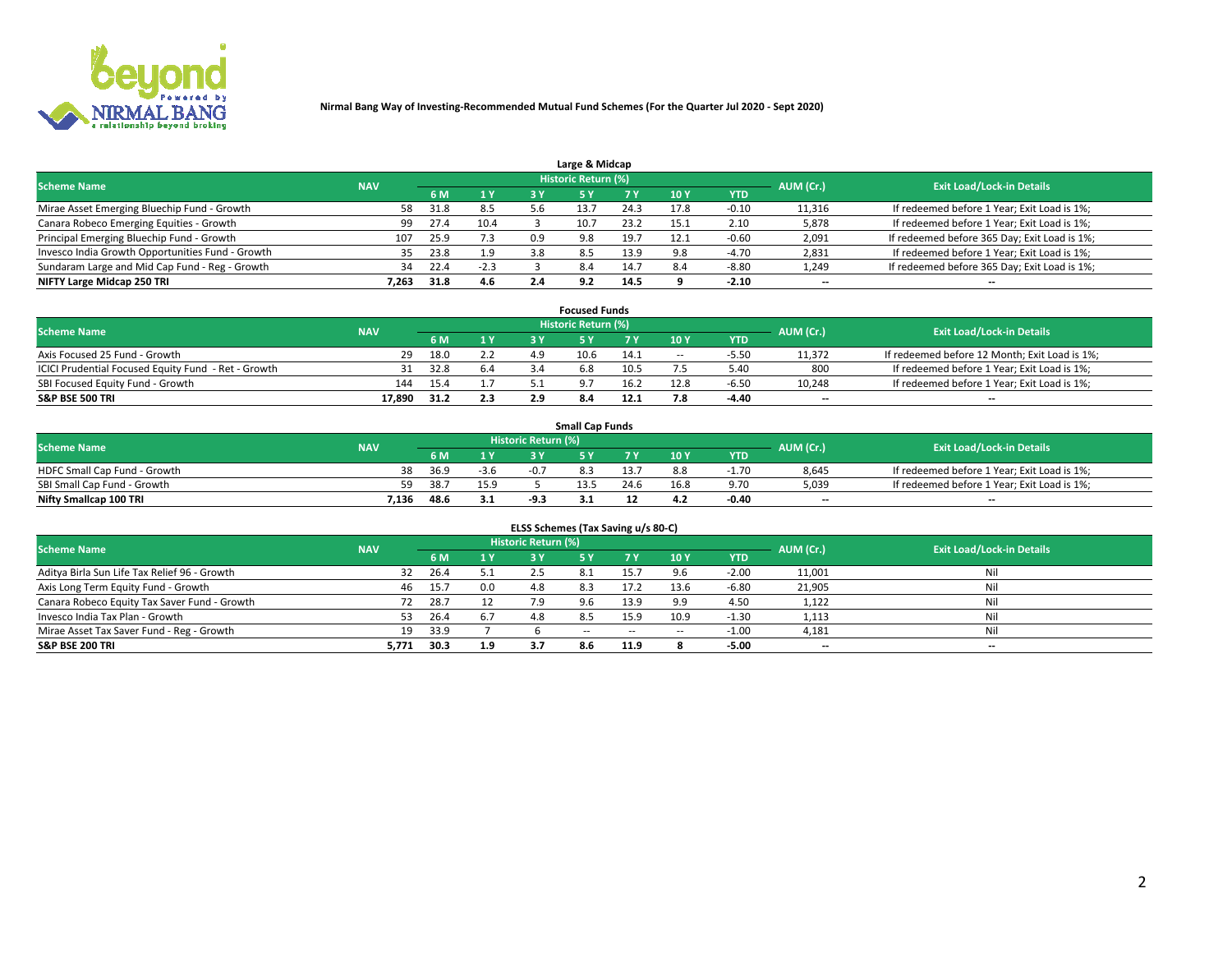

|                                                        |            |            |     |                            | <b>Solution Oriented</b> |      |                          |            |                          |                                                                     |
|--------------------------------------------------------|------------|------------|-----|----------------------------|--------------------------|------|--------------------------|------------|--------------------------|---------------------------------------------------------------------|
| <b>Scheme Name</b>                                     | <b>NAV</b> |            |     | <b>Historic Return (%)</b> |                          |      |                          |            | AUM (Cr.)                | <b>Exit Load/Lock-in Details</b>                                    |
|                                                        |            | <b>6 M</b> | 1 Y | 3 Y                        |                          |      | 10Y                      | <b>YTD</b> |                          |                                                                     |
|                                                        |            |            |     |                            |                          |      |                          |            |                          | If redeemed before 1 Year; Exit Load is 3%; If redeemed bet. 1 Year |
| <b>HDFC Childrens Gift Fund</b>                        | 126        | 25.5       | 4.9 | 4.5                        | 8.7                      | 13.8 | 11.7                     | 0.60       | 3.363                    | to 2 Year; Exit Load is 2%; If redeemed bet. 2 Year to 3 Year; Exit |
|                                                        |            |            |     |                            |                          |      |                          |            |                          | Load is 1%;                                                         |
| Tata Retirement Savings Fund - Moderate Plan - Reg     | 32         | 25.2       |     | 3.3                        | 9.5                      | 15.4 | --                       | 0.90       | 1,155                    | If redeemed before 61 Month; Exit Load is 1%;                       |
| Tata Retirement Savings Fund - Progressive Plan - Reg  | 31         | 28.3       | 6.7 |                            | 10.5                     | 15.1 | $\overline{\phantom{a}}$ | $-1.00$    | 793                      | If redeemed before 61 Month; Exit Load is 1%;                       |
| Tata Retirement Savings Fund - Reg - Conservative Plan | 22         | 11.6       | 8.8 |                            |                          |      | --                       | 5.30       | 144                      | If redeemed before 61 Month; Exit Load is 1%;                       |
| S&P BSE 200 TRI                                        | 5,771      | 30.3       | 1.9 | 3.7                        | 8.6                      | 11.9 |                          | $-5.00$    | $\overline{\phantom{a}}$ | $- -$                                                               |

|                                                    |            |      |        |                            | <b>Index Fund</b> |      |      |            |                          |                                               |
|----------------------------------------------------|------------|------|--------|----------------------------|-------------------|------|------|------------|--------------------------|-----------------------------------------------|
| <b>Scheme Name</b>                                 | <b>NAV</b> |      |        | <b>Historic Return (%)</b> |                   |      |      |            | AUM (Cr.)                | <b>Exit Load/Lock-in Details</b>              |
|                                                    |            | 6 M  | 1Y     | 2 V                        |                   |      | 10 Y | <b>YTD</b> |                          |                                               |
| HDFC Index Fund-NIFTY 50 Plan                      | 103        | 28.6 | $-0.1$ |                            | 7.9               | 10.1 |      | $-7.50$    | 1,858                    | If redeemed before 3 Day; Exit Load is 0.25%; |
| ICICI Prudential Nifty Next 50 Index Fund - Growth | 24         | 26.9 |        |                            |                   | 12.8 |      | $-6.00$    | 783                      | Nil                                           |
| UTI Nifty Index Fund - Growth                      | 74         | 29.0 | 0.3    |                            |                   | 10.2 |      | $-7.20$    | 2.718                    | Nil                                           |
| Nifty 50 TRI                                       | 15.921     | 29.3 | 0.8    | 4.9                        | 8.5               | 10.7 |      | -6.80      | $\overline{\phantom{a}}$ | $- -$                                         |

| <b>Contra/Value Fund</b>              |            |      |                                           |                            |      |      |     |            |                          |                                             |  |  |
|---------------------------------------|------------|------|-------------------------------------------|----------------------------|------|------|-----|------------|--------------------------|---------------------------------------------|--|--|
| <b>Scheme Name</b>                    | <b>NAV</b> |      |                                           | <b>Historic Return (%)</b> |      |      |     |            | AUM (Cr.)                | <b>Exit Load/Lock-in Details</b>            |  |  |
|                                       |            |      | $\blacktriangleleft$ $\blacktriangledown$ |                            |      | 7 V  | 10Y | <b>YTD</b> |                          |                                             |  |  |
| Invesco India Contra Fund - Growth    | 49         | 30.3 |                                           | л с                        | 10.1 | 18.5 |     | 0.10       | 5,019                    | If redeemed before 1 Year; Exit Load is 1%; |  |  |
| UTI Value Opportunities Fund - Growth | 62         | 27.2 |                                           |                            |      |      |     | $-3.80$    | 4,406                    | If redeemed before 1 Year; Exit Load is 1%; |  |  |
| <b>S&amp;P BSE 500 TRI</b>            | 17.890     | 31.2 | 2.3                                       |                            |      |      |     | $-4.40$    | $\overline{\phantom{a}}$ | $- -$                                       |  |  |

| Sector/Thematic                                                           |            |      |                  |                     |            |        |                          |            |           |                                               |  |  |  |  |
|---------------------------------------------------------------------------|------------|------|------------------|---------------------|------------|--------|--------------------------|------------|-----------|-----------------------------------------------|--|--|--|--|
| <b>Scheme Name</b>                                                        | <b>NAV</b> |      |                  | Historic Return (%) |            |        |                          |            | AUM (Cr.) | <b>Exit Load/Lock-in Details</b>              |  |  |  |  |
|                                                                           |            | 6 M  | $\overline{1}$ Y | 3 Y                 | <b>5Y</b>  | 7 Y    | 10Y                      | <b>YTD</b> |           |                                               |  |  |  |  |
| Canara Robeco Consumer Trends Fund - Reg - Growth                         | 42         | 21.8 | 4.9              | 5.5                 | 10.5       | 15.9   | 11.1                     | $-1.90$    | 398       | If redeemed before 1 Year; Exit Load is 1%;   |  |  |  |  |
| Mirae Asset Great Consumer Fund - Growth                                  | 35         | 22.2 | 0.7              | 4.7                 | 10.5       | 14.1   | $\overline{\phantom{a}}$ | $-5.90$    | 1,013     | If redeemed before 1 Year; Exit Load is 1%;   |  |  |  |  |
| <b>ICICI Prudential Technology Fund - Growth</b>                          | -80        | 76.6 | 34.5             | 25.3                | 13.8       | 18.8   | 16.5                     | 38.00      | 545       | If redeemed before 15 Day; Exit Load is 1%;   |  |  |  |  |
| Nippon India Pharma Fund - Growth                                         | 225        | 59.2 | 55.9             | 18.7                | 8.1        | 17.6   | 15.5                     | 47.90      | 3,653     | If redeemed before 1 Month; Exit Load is 1%;  |  |  |  |  |
| BNP Paribas India Consumption Fund - Reg - Growth                         | 13         | 17.0 | 6.7              | $\sim$ $\sim$       | $\sim$ $-$ | $\sim$ | $\sim$                   | $-1.50$    | 558       | If redeemed before 12 Month; Exit Load is 1%; |  |  |  |  |
| ICICI Prudential Banking and Financial Services Fund - Retail -<br>Growth | 49         | 9.3  | $-22.1$          | $-6.9$              | 6.1        | 14.2   | 9.4                      | $-29.40$   | 2,836     | If redeemed before 15 Day; Exit Load is 1%;   |  |  |  |  |
| <b>S&amp;P BSE 500 TRI</b>                                                | 17.890     | 31.2 | 2.3              | 2.9                 | 8.4        | 12.1   | 7.8                      | $-4.40$    | --        | $- -$                                         |  |  |  |  |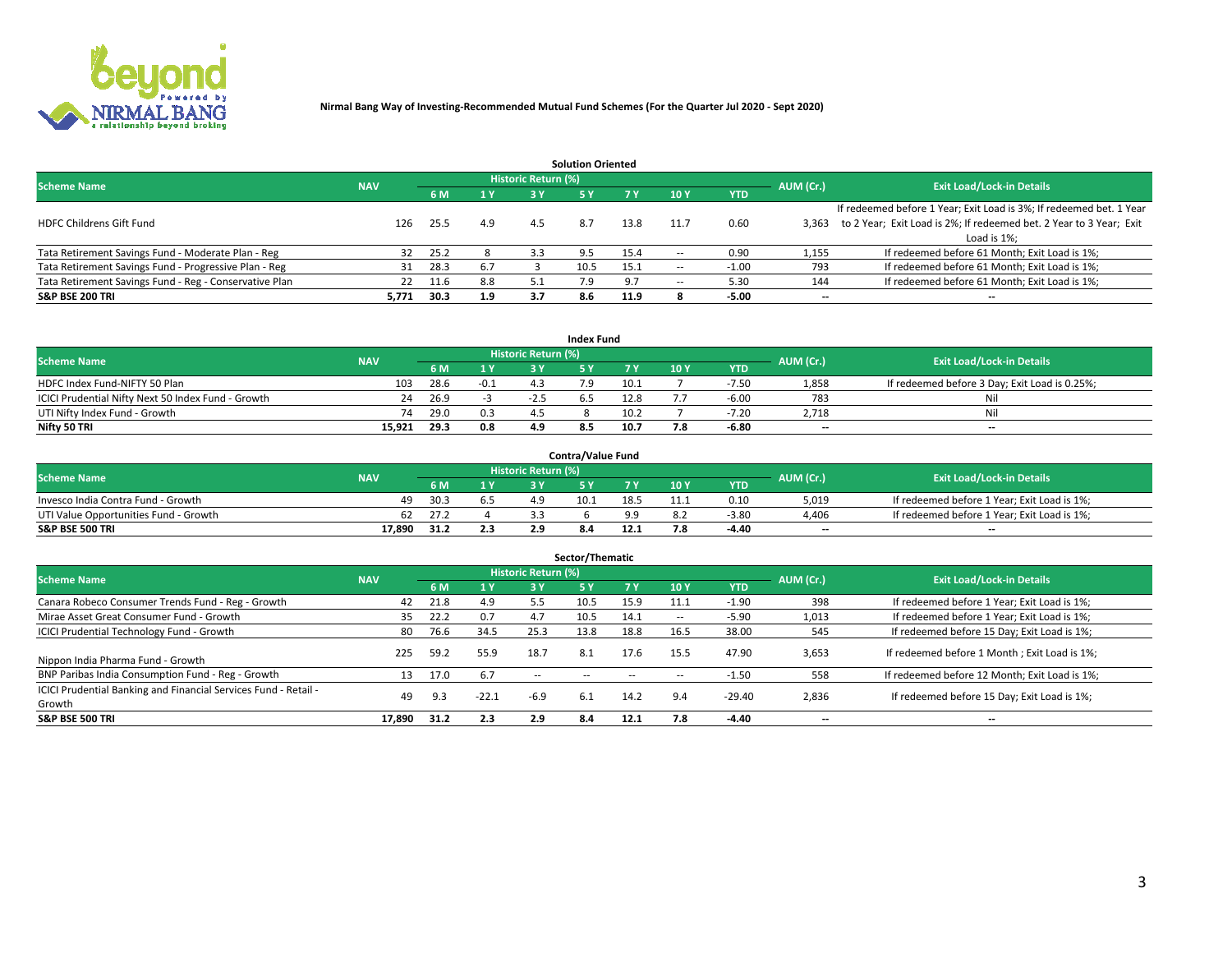

| <b>Dynamic Asset Allocation Funds</b>                   |            |      |     |                            |     |        |                          |            |           |                                                 |  |  |  |  |
|---------------------------------------------------------|------------|------|-----|----------------------------|-----|--------|--------------------------|------------|-----------|-------------------------------------------------|--|--|--|--|
| <b>Scheme Name</b>                                      | <b>NAV</b> |      |     | <b>Historic Return (%)</b> |     |        |                          |            | AUM (Cr.) | <b>Exit Load/Lock-in Details</b>                |  |  |  |  |
|                                                         |            | 6 M  | 1 Y |                            |     |        | $-10Y$                   | <b>YTD</b> |           |                                                 |  |  |  |  |
| ICICI Prudential Balanced Advantage Fund - Reg - Growth | 38         | 21.4 | 4.5 | 5.4                        | 7.8 | 11.5   | 10.5                     | $-1.00$    | 26,638    | If redeemed before 1 Year; Exit Load is 1%;     |  |  |  |  |
| Invesco India Dynamic Equity Fund - Growth              | 29         | 16.6 | 1.4 |                            | 6.2 | 10.6   | 8.1                      | $-2.30$    | 744       | If redeemed before 3 Month; Exit Load is 0.25%; |  |  |  |  |
| Nippon India Balanced Advantage Fund - Growth           | 93         | 15.1 | 2.8 |                            |     |        |                          | $-1.20$    | 2,905     | If redeemed before 12 Month; Exit Load is 1%;   |  |  |  |  |
| SBI Dynamic Asset Allocation Fund - Reg - Growth        | 13.        | 14.6 | 0.6 | 3.1                        | 6.5 | $\sim$ | $\overline{\phantom{a}}$ | -4.00      | 594       | If redeemed before 12 Month; Exit Load is 1%;   |  |  |  |  |
| NIFTY 50 Hybrid Composite Debt 65:35 Index              | 10.582     | 22.4 | 6.2 | 6.8                        | 9.1 | 10.7   | 8.5                      | 0.10       | $- -$     | $- -$                                           |  |  |  |  |

| <b>Hybrid Aggressive</b>                        |                                                                                                          |      |        |     |             |        |                          |            |                          |                                               |  |  |  |  |  |
|-------------------------------------------------|----------------------------------------------------------------------------------------------------------|------|--------|-----|-------------|--------|--------------------------|------------|--------------------------|-----------------------------------------------|--|--|--|--|--|
|                                                 | Historic Return (%)<br><b>Exit Load/Lock-in Details</b><br><b>Scheme Name</b><br>AUM (Cr.)<br><b>NAV</b> |      |        |     |             |        |                          |            |                          |                                               |  |  |  |  |  |
|                                                 |                                                                                                          | 6 M  | 1 Y    | a v |             |        | 10Y                      | <b>YTD</b> |                          |                                               |  |  |  |  |  |
| Canara Robeco Equity Hybrid Fund - Growth       | 173                                                                                                      | 19.5 | 9.4    |     |             | 14.2   | 10.4                     | 2.70       | 3,351                    | If redeemed before 1 Year; Exit Load is 1%;   |  |  |  |  |  |
| SBI Equity Hybrid Fund - Growth                 | 139                                                                                                      | 15.0 | 1.5    | 4.9 |             | 13.8   | 10                       | $-4.50$    | 31,993                   | If redeemed before 12 Month; Exit Load is 1%; |  |  |  |  |  |
| Mirae Asset Hybrid - Equity Fund - Reg - Growth | 15                                                                                                       | 21.9 | 3.9    |     | $Q \Lambda$ | $\sim$ | $\overline{\phantom{a}}$ | $-2.80$    | 3,749                    | If redeemed before 1 Year; Exit Load is 1%;   |  |  |  |  |  |
| ICICI Prudential Equity & Debt Fund - Growth    | 127                                                                                                      | 17.2 | $-3.5$ |     |             | 12.3   | 10.6                     | $-9.40$    | 17,535                   | If redeemed before 1 Year; Exit Load is 1%;   |  |  |  |  |  |
| NIFTY 50 Hybrid Composite Debt 65:35 Index      | 10.582                                                                                                   | 22.4 | 6.2    | 6.8 | <b>Q</b> 1  | 10.7   | 8.5                      | 0.10       | $\overline{\phantom{a}}$ | $- -$                                         |  |  |  |  |  |

| <b>Arbitrage Fund</b>                      |            |                                  |     |            |           |     |        |        |            |        |                                                 |  |  |  |
|--------------------------------------------|------------|----------------------------------|-----|------------|-----------|-----|--------|--------|------------|--------|-------------------------------------------------|--|--|--|
| <b>Scheme Name</b>                         | AUM (Cr.)  | <b>Exit Load/Lock-in Details</b> |     |            |           |     |        |        |            |        |                                                 |  |  |  |
|                                            | <b>NAV</b> |                                  | LΜ  | 3 M        | <b>6M</b> |     |        |        | <b>YTD</b> |        |                                                 |  |  |  |
| IDFC Arbitrage Fund - Reg - Growth         |            | 25                               | 3.6 | י ה<br>2.4 |           | 4.4 |        |        | 4.00       | 7,341  | If redeemed before 1 Month; Exit Load is 0.25%; |  |  |  |
| Kotak Equity Arbitrage Fund - Reg - Growth |            | 29                               | 43  | 2.8        |           | 4.8 |        |        | 4.60       | 15,000 | If redeemed before 30 Day; Exit Load is 0.25%;  |  |  |  |
| Tata Arbitrage Fund - Reg - Growth         |            |                                  |     |            |           |     | $\sim$ | $\sim$ | 5.40       | 2,050  | If redeemed before 30 Day; Exit Load is 0.25%;  |  |  |  |
| Nippon India Arbitrage Fund - Growth       |            |                                  | 3 R |            |           |     |        | ິດ     | 4.60       | 7,384  | If redeemed before 1 Month; Exit Load is 0.25%; |  |  |  |

| Overnight Fund                                      |            |                |     |                     |     |     |            |                 |                          |                                  |  |  |  |  |
|-----------------------------------------------------|------------|----------------|-----|---------------------|-----|-----|------------|-----------------|--------------------------|----------------------------------|--|--|--|--|
| <b>Scheme Name</b>                                  | <b>NAV</b> |                |     | Historic Return (%) |     |     | <b>YTM</b> | Avg             | AUM (Cr.)                | <b>Exit Load/Lock-in Details</b> |  |  |  |  |
|                                                     |            | 1 <sub>W</sub> | 2 W | 1 M                 | : M | 1 Y |            | <b>Maturity</b> |                          |                                  |  |  |  |  |
| Aditya Birla Sun Life Overnight Fund - Reg - Growth | 1,093      | 3.0            |     | 2.9                 | 2.9 |     | 3.05       | 0.00            | 7,592                    | Nil                              |  |  |  |  |
| HDFC Overnight Fund - Growth                        | 2,995      | 3.0            |     | 2.9                 | 2.9 |     | 3.02       | 0.00            | 11,845                   | Nil                              |  |  |  |  |
| ICICI Prudential Overnight Fund - Reg - Growth      | 109        | 3.0            |     | 2.9                 | 2.5 |     | 3.05       |                 | 8,246                    | Nil                              |  |  |  |  |
| Nippon India Overnight Fund - Reg - Growth          | 109        | 3.0            |     | 2.9                 | 2.9 | 3.9 | 3.03       | 0.00            | 3,980                    | Nil                              |  |  |  |  |
| Kotak Overnight Fund - Reg - Growth                 | 1,080      | 3.0            |     | 2.9                 | 2.9 | 3.8 | 3.03       |                 | 5,169                    | Nil                              |  |  |  |  |
| <b>CRISIL Liquid Fund Index</b>                     | $- -$      | 3.9            | 3.6 | 3.8                 | 3.9 |     | --         | $- -$           | $\overline{\phantom{a}}$ | $- -$                            |  |  |  |  |

### **Overnight Fund**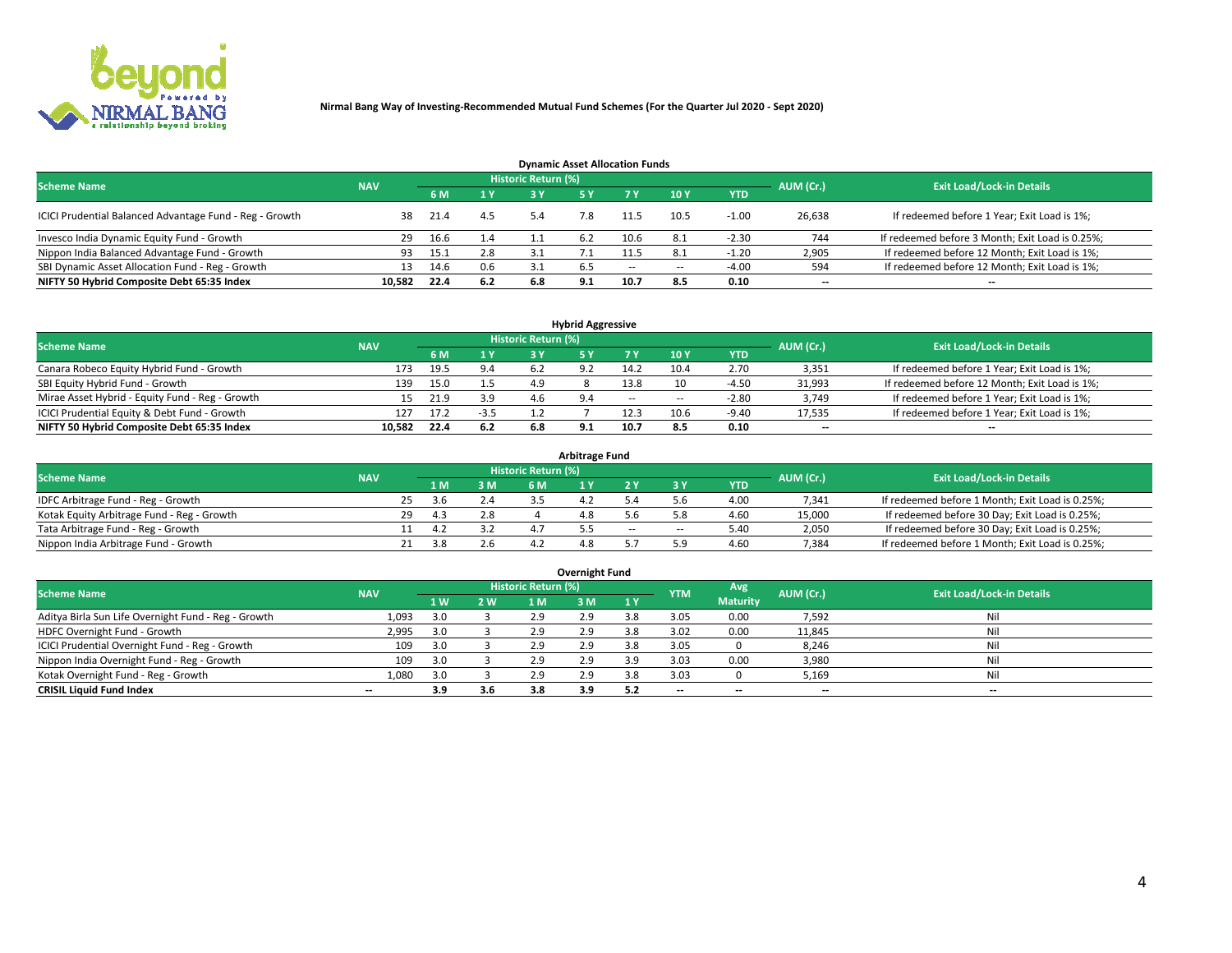

| <b>Liquid Funds</b>                              |            |     |     |                     |     |     |            |                 |                          |                                  |  |  |  |  |
|--------------------------------------------------|------------|-----|-----|---------------------|-----|-----|------------|-----------------|--------------------------|----------------------------------|--|--|--|--|
| <b>Scheme Name</b>                               | <b>NAV</b> |     |     | Historic Return (%) |     |     | <b>YTM</b> | Avg             | AUM (Cr.)                | <b>Exit Load/Lock-in Details</b> |  |  |  |  |
|                                                  |            | 1 W | 2 W | 1 M                 | : M | 1Y  |            | <b>Maturity</b> |                          |                                  |  |  |  |  |
| Aditya Birla Sun Life Liquid Fund - Reg - Growth | 324        |     | 2.9 |                     |     | 4.9 |            | 0.12            | 39,810                   | *Ref Footnote                    |  |  |  |  |
| ICICI Prudential Liquid Fund - Reg - Growth      | 298        | 3.1 | 2.8 | 2.9                 | 3.3 | 4.9 | 3.36       | 0.11            | 54,052                   | *Ref Footnote                    |  |  |  |  |
| Kotak Liquid Fund - Reg - Growth                 | 4,075      |     | 2.8 | 2.9                 |     |     | 3.32       | 0.10            | 31,752                   | *Ref Footnote                    |  |  |  |  |
| Nippon India Liquid Fund - Growth                | 4,918      | 3.1 | 2.8 | 2.9                 |     | 4.9 | 3.31       | 0.12            | 26,900                   | *Ref Footnote                    |  |  |  |  |
| Mahindra Manulife Liquid Fund - Reg - Growth     | 1,307      | 3.1 |     |                     |     | 4.9 |            | 0.09            | 2,138                    | *Ref Footnote                    |  |  |  |  |
| <b>CRISIL Liquid Fund Index</b>                  | $- -$      | 3.9 | 3.6 | 3.8                 | 3.9 | 5.2 | $- -$      | $- -$           | $\overline{\phantom{a}}$ | $\hspace{0.05cm} \cdots$         |  |  |  |  |

| <b>Ultra Short Fund</b>                      |            |                                                              |     |     |  |        |      |                 |                                  |     |  |  |  |  |
|----------------------------------------------|------------|--------------------------------------------------------------|-----|-----|--|--------|------|-----------------|----------------------------------|-----|--|--|--|--|
| <b>Scheme Name</b>                           | <b>NAV</b> | <b>Historic Return (%)</b><br>Avg<br>AUM (Cr.)<br><b>YTM</b> |     |     |  |        |      |                 | <b>Exit Load/Lock-in Details</b> |     |  |  |  |  |
|                                              |            |                                                              | 3 M | 6 M |  | 3 Y    |      | <b>Maturity</b> |                                  |     |  |  |  |  |
| HDFC Ultra Short Term Fund - Reg - Growth    |            | 4.0                                                          |     |     |  | $\sim$ | 4.38 | 0.51            | 11,891                           | Nil |  |  |  |  |
| L&T Ultra Short Term Fund - Growth           | 34         |                                                              | 3.6 |     |  |        |      | 0.37            | 2.045                            | Ni  |  |  |  |  |
| <b>NIFTY Ultra Short Duration Debt Index</b> | 4,173      |                                                              | 4.3 |     |  |        | $-$  | $- -$           | $- -$                            | $-$ |  |  |  |  |

| <b>Monev Market Fund</b>                                |                          |      |     |                     |  |           |            |                 |           |                                  |  |  |  |  |
|---------------------------------------------------------|--------------------------|------|-----|---------------------|--|-----------|------------|-----------------|-----------|----------------------------------|--|--|--|--|
| <b>Scheme Name</b>                                      | <b>NAV</b>               |      |     | Historic Return (%) |  |           | <b>YTM</b> | Avg.            | AUM (Cr.) | <b>Exit Load/Lock-in Details</b> |  |  |  |  |
|                                                         |                          | 1 M  | 3 M | 6 M                 |  | <b>3Y</b> |            | <b>Maturity</b> |           |                                  |  |  |  |  |
| Aditya Birla Sun Life Money Manager Fund - Reg - Growth | 279                      | -3.7 | 5.2 | 9.8                 |  |           | 3.98       | 0.45            | 9,969     | Nil                              |  |  |  |  |
| HDFC Money Market Fund - Growth                         | 4,331                    | 3.5  |     | 10.2                |  |           | 3.88       | 0.43            | 10,759    | Nil                              |  |  |  |  |
| Tata Money Market Fund - Reg - Growth                   | 3,563                    | 4.2  |     | 9.3                 |  | 4.9       | 4.08       | 0.46            | 564       | Nil                              |  |  |  |  |
| <b>CRISIL Liquid Fund Index</b>                         | $\overline{\phantom{a}}$ | 3.8  | 3.9 | 4.8                 |  | $-$       | $-$        | $- -$           | $- -$     | $\overline{\phantom{a}}$         |  |  |  |  |

|                                       |            |       |     |                     | <b>Short Term Fund</b> |    |      |                 |           |                                  |
|---------------------------------------|------------|-------|-----|---------------------|------------------------|----|------|-----------------|-----------|----------------------------------|
| <b>Scheme Name</b>                    | <b>NAV</b> |       |     | Historic Return (%) |                        |    | YTM  | Avg             | AUM (Cr.) | <b>Exit Load/Lock-in Details</b> |
|                                       |            | 1 M . | 3 M | 6 M                 | l M                    | 2V |      | <b>Maturity</b> |           |                                  |
| HDFC Short Term Debt Fund - Growth    |            | 6.8   | 9.9 | 15.8                | 10.9                   |    | b.Zb |                 | 13,154    | M                                |
| Nippon India Short Term Fund - Growth | 40         |       |     |                     |                        |    | 63.د | 2.67            | 7.619     | N                                |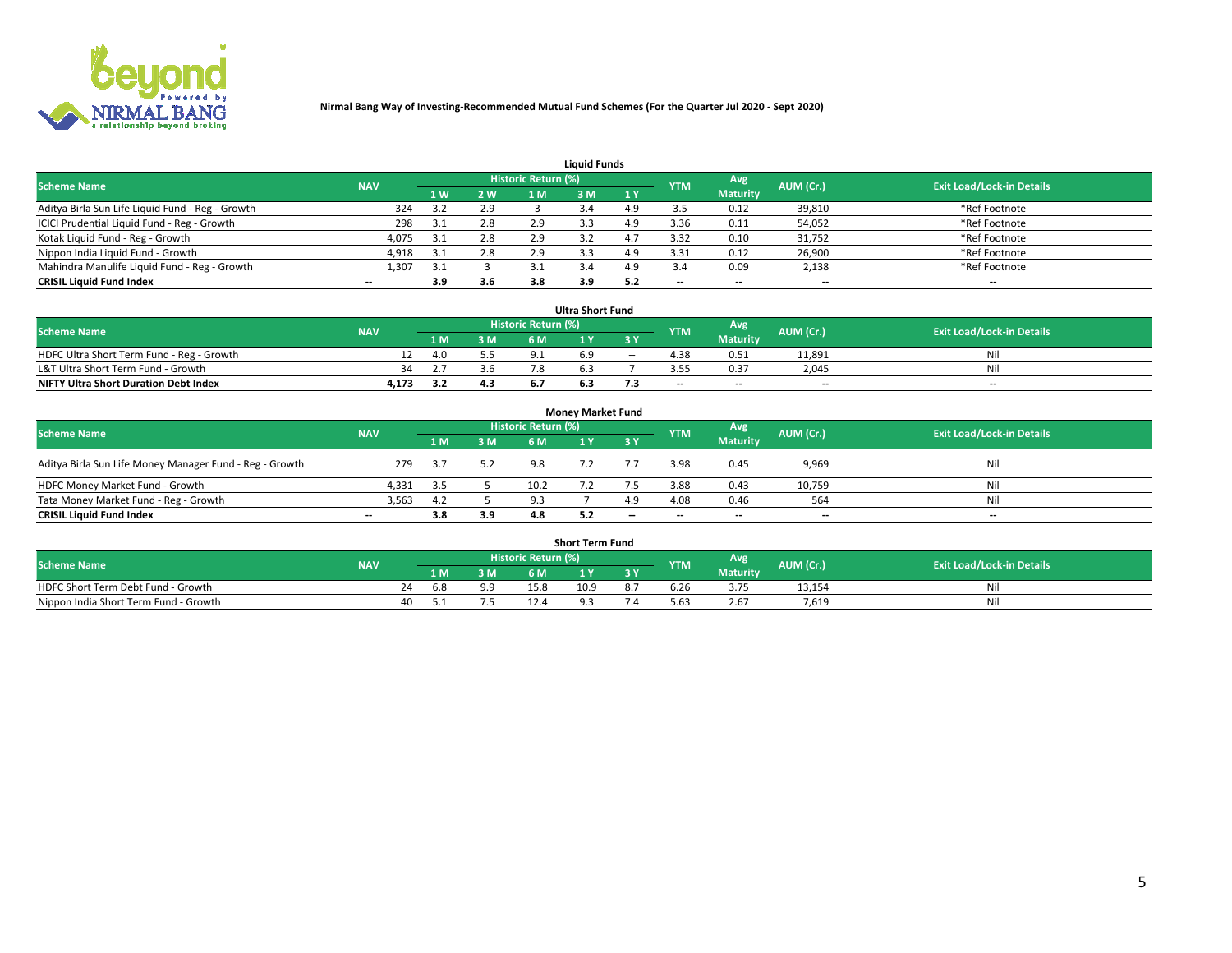

| <b>Low Duration Fund</b>                  |            |      |     |                     |     |     |            |                 |           |                                  |  |  |  |  |
|-------------------------------------------|------------|------|-----|---------------------|-----|-----|------------|-----------------|-----------|----------------------------------|--|--|--|--|
| <b>Scheme Name</b>                        | <b>NAV</b> |      |     | Historic Return (%) |     |     | <b>YTM</b> | <b>Avg</b>      | AUM (Cr.) | <b>Exit Load/Lock-in Details</b> |  |  |  |  |
|                                           |            | 1 M. | 3 M | 6 M                 |     | 3 V |            | <b>Maturity</b> |           |                                  |  |  |  |  |
| Axis Treasury Advantage Fund - Growth     | 2.346      |      | 6.1 | 10.8                |     |     | 4.16       | 0.83            | 7,439     | Nil                              |  |  |  |  |
| Canara Robeco Savings Fund - Reg - Growth |            | 2.9  |     | 9.6                 | 6.9 |     | 4.04       | 0.99            | 1,228     | Nil                              |  |  |  |  |
| IDFC Low Duration Fund - Reg - Growth     | 30         |      |     | 9.8                 |     |     | 3.92       | 0.83            | 6,140     | Nil                              |  |  |  |  |

| <b>Banking &amp; PSU Bond Funds</b>                 |            |    |      |     |                            |      |     |                   |                 |           |                                  |  |  |  |
|-----------------------------------------------------|------------|----|------|-----|----------------------------|------|-----|-------------------|-----------------|-----------|----------------------------------|--|--|--|
| <b>Scheme Name</b>                                  | <b>NAV</b> |    |      |     | <b>Historic Return (%)</b> |      |     | Avg<br><b>YTM</b> |                 | AUM (Cr.) | <b>Exit Load/Lock-in Details</b> |  |  |  |
|                                                     |            |    |      | 3 M | 6 M                        |      |     |                   | <b>Maturity</b> |           |                                  |  |  |  |
| HDFC Banking and PSU Debt Fund - Reg - Growth       |            |    | b.2  |     | 15.5                       | 10.4 |     | 6.09              | 3.62            | 8,173     | Ni                               |  |  |  |
| Kotak Banking and PSU Debt Fund - Reg - Growth      |            | 49 | -6.2 | 7.8 | 14.5                       | 10.6 | 8.7 | 5.84              | 4.00            | 9,132     | Nil                              |  |  |  |
| Nippon India Banking & PSU Debt Fund - Reg - Growth |            | 16 | 5.8  |     | 16.8                       | 10.8 |     |                   | 3.69            | 5.410     | Ni                               |  |  |  |

| <b>Corporate Bond Funds</b>                         |            |     |     |                            |      |  |            |          |           |                                                |  |  |  |  |
|-----------------------------------------------------|------------|-----|-----|----------------------------|------|--|------------|----------|-----------|------------------------------------------------|--|--|--|--|
| <b>Scheme Name</b>                                  | <b>NAV</b> |     |     | <b>Historic Return (%)</b> |      |  | <b>YTM</b> | Avg      | AUM (Cr.) | <b>Exit Load/Lock-in Details</b>               |  |  |  |  |
|                                                     |            |     | 3 M | 6 M                        |      |  |            | Maturity |           |                                                |  |  |  |  |
| ICICI Prudential Corporate Bond Fund - Reg - Growth |            |     |     |                            | 10.4 |  |            | 4.03     | 16.162    | Nil                                            |  |  |  |  |
| L&T Triple Ace Bond Fund - Reg - Growth             | 56         | - റ |     | 18.1                       |      |  |            | 7.88     | 4,615     | If redeemed before 3 Month; Exit Load is 0.5%; |  |  |  |  |
| Kotak Corporate Bond Fund - Std - Growth            | 2,827      |     |     |                            |      |  |            | 2.25     | 6,586     | Nil                                            |  |  |  |  |

| <b>Credit Risk Fund</b>                    |            |    |            |      |                            |     |        |            |                 |           |                                                                       |  |  |  |
|--------------------------------------------|------------|----|------------|------|----------------------------|-----|--------|------------|-----------------|-----------|-----------------------------------------------------------------------|--|--|--|
| <b>Scheme Name</b>                         | <b>NAV</b> |    |            |      | <b>Historic Return (%)</b> |     |        | <b>YTM</b> | Avg             | AUM (Cr.) | <b>Exit Load/Lock-in Details</b>                                      |  |  |  |
|                                            |            |    | <b>1 M</b> | 3 M  | 6 M                        |     | 7 3 Y. |            | <b>Maturity</b> |           |                                                                       |  |  |  |
| ICICI Prudential Credit Risk Fund - Growth |            | 23 | 7.8        | 12.3 | 11.9                       | a a | 7.9    |            | 2.97            | 6,503     | If redeemed before 1 Year; Exit Load is 1%;                           |  |  |  |
| HDFC Credit Risk Debt Fund - Reg - Growth  |            |    | 9.0        |      | 11.9                       |     |        | 9.79       | 2.85            | 6,181     | If redeemed before 12 Month; Exit Load is 1%; If redeemed bet. 12     |  |  |  |
|                                            |            |    |            |      |                            |     |        |            |                 |           | Month to 18 Month; Exit Load is 0.5%;                                 |  |  |  |
|                                            |            |    |            |      |                            |     |        |            |                 |           | If redeemed before 12 Month; Exit Load is 3%; If redeemed bet. 12     |  |  |  |
| SBI Credit Risk Fund - Growth              |            |    | 9.8        | 10   | 11.6                       |     |        | 8.09       | 2.72            |           | 3,765 Month to 24 Month; Exit Load is 1.5%; If redeemed bet. 24 Month |  |  |  |
|                                            |            |    |            |      |                            |     |        |            |                 |           | to 36 Month; Exit Load is 0.75%;                                      |  |  |  |

| <b>Floater Fund</b>                      |            |           |     |     |                     |      |   |               |                        |           |                                  |
|------------------------------------------|------------|-----------|-----|-----|---------------------|------|---|---------------|------------------------|-----------|----------------------------------|
| <b>Scheme Name</b>                       | <b>NAV</b> |           |     |     | Historic Return (%) |      |   | <b>YTM</b>    | Avg<br><b>Maturity</b> | AUM (Cr.) | <b>Exit Load/Lock-in Details</b> |
|                                          |            |           | 1 M | ЗM  | 6 M                 | - 17 | . |               |                        |           |                                  |
| Nippon India Floating Rate Fund - Growth |            | 44<br>-34 |     | 7 Q |                     | 10.4 |   | $0.4^{\circ}$ | 2.82                   | 12,158    | NL                               |